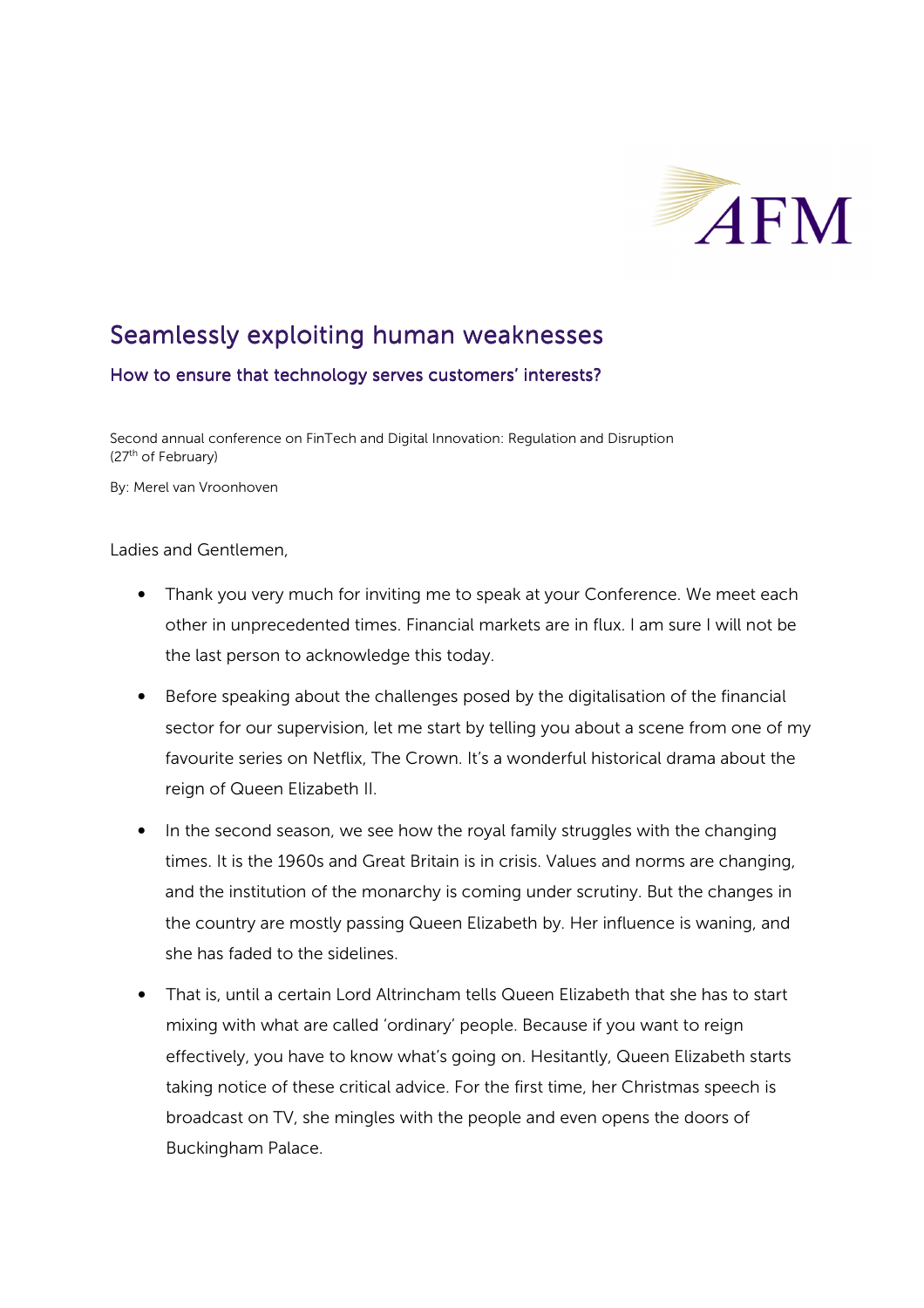- Lord Altrincham had great foresight. Only if you are *in* the playing field and understand what is going on around you can you reign effectively. Or in our case, supervise effectively.
- And this is very necessary, as our challenges may even be greater and more difficult.
- The financial playing field continues to change rapidly. The driver behind these changes is the combination of low interest rates and technological developments that make is possible to design digital services that play to our individual situations and our human emotions.
- The result is new players and new revenue models that take no account of national borders.
- Because, ladies and gentlemen, money flows. Products, services and data in the financial sector are moving freely across national borders and across the boundaries of the traditional sectors. More and more parties are offering their financial services across borders. Since all these factors are international in nature and transcend the influence of individual countries, we need everyone in Europe to work together to protect the public interest and avoid circumvention of regulation of regulatory arbitrage. Therefore strengthening EU-supervision (commission action plan) is only a small step. We need to go even further.
- These developments present new opportunities, but also new risks.
	- I want to look *first* at the opportunities. Because let me be clear: innovation is a wonderful thing. Without innovation, we have no economic growth. As a market supervisor, we want to encourage innovation wherever we can as long technological development is leading to products and services that *are* in the customer's interest and have a positive effect on efficient and orderly markets.
		- o The rise of comparison sites for financial products is one example. The benefit is greater transparency and lower margins, resulting in cheaper products and services.
		- o And because data are being made accessible and linked in the right way, many more people are able to properly understand their own financial situation. Formerly, this was something reserved for the happy few. Now personal finance planning is available for a wider public.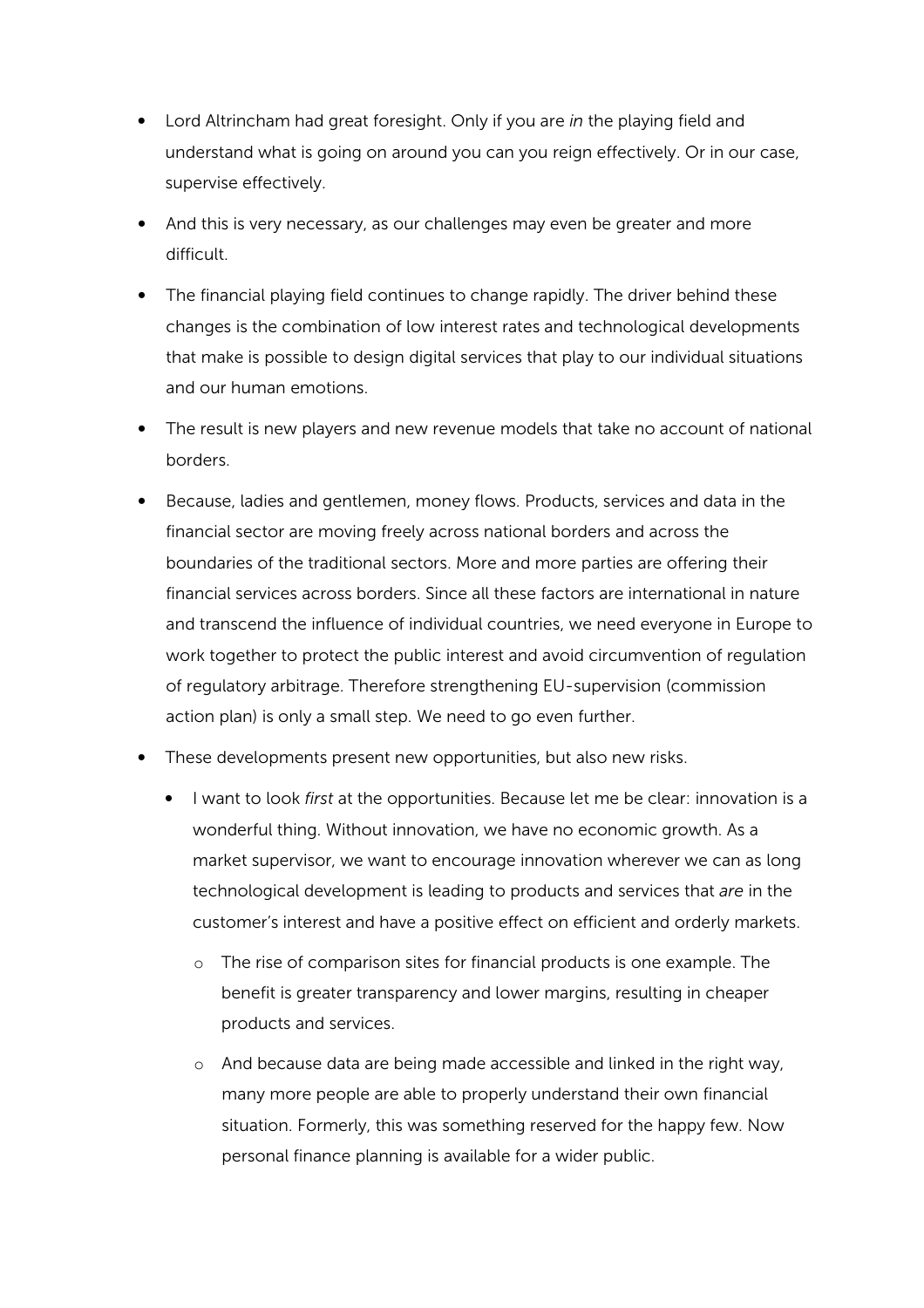- o I also see many positive innovations in payment services. At many banks it's now possible that if you pay the bill your friends can pay their share to you via WhatsApp.
- But innovation also has another side. My 13-year-old son told me a few weeks ago that some of his classmates were investing in bitcoin. Amazingly, one boy in the third year at one point had lost 3,000 euros.
- Are you shocked? You should be! Trading in cryptocurrencies, driven by the Fear Of Missing Out, leads to a dangerous form of speculation, especially for private investors. Actually, last week, I read that there are now 865,000 owners of cryptocurrency in the Netherlands.
- Painfully enough, it is also not a coincidence that young people are going for these risky investment products. This is due to the gamification of the financial sector: more and more financial products – also products involving significant financial risk – are being offered with tempting techniques we know from the gaming world and the online gambling industry and that are being cunningly adapted for this purpose.
- Gamification the word itself says it all begins as a game. Just search online for 'start investing'. You will be offered plenty of sites where you can start with a free demo version without losing money straight away.
- On the face of things, this is playing without risk. Indeed, you will probably win a few virtual euros at the beginning. A boost for your self-confidence. And this kind of dopamine shot of course makes you want more. People believe they are ready to play for real, so they play on, but this time with real money.
- Speculating in markets for professionals with the look and feel of a game, under the guise of investing with the promise of making money.
- And more bait is offered: Paris Hilton recommending bitcoin. Big discounts when buying binary options. Anything that will encourage consumers to make impulse buys, while sleeping on a decision to purchase financial products or services is much more sensible. This kind of impulse buy can have very negative consequences, especially when made with borrowed money.
- The advertising for these products does not go through the traditional channels. Surely you don't think that the boy at my son's school has received a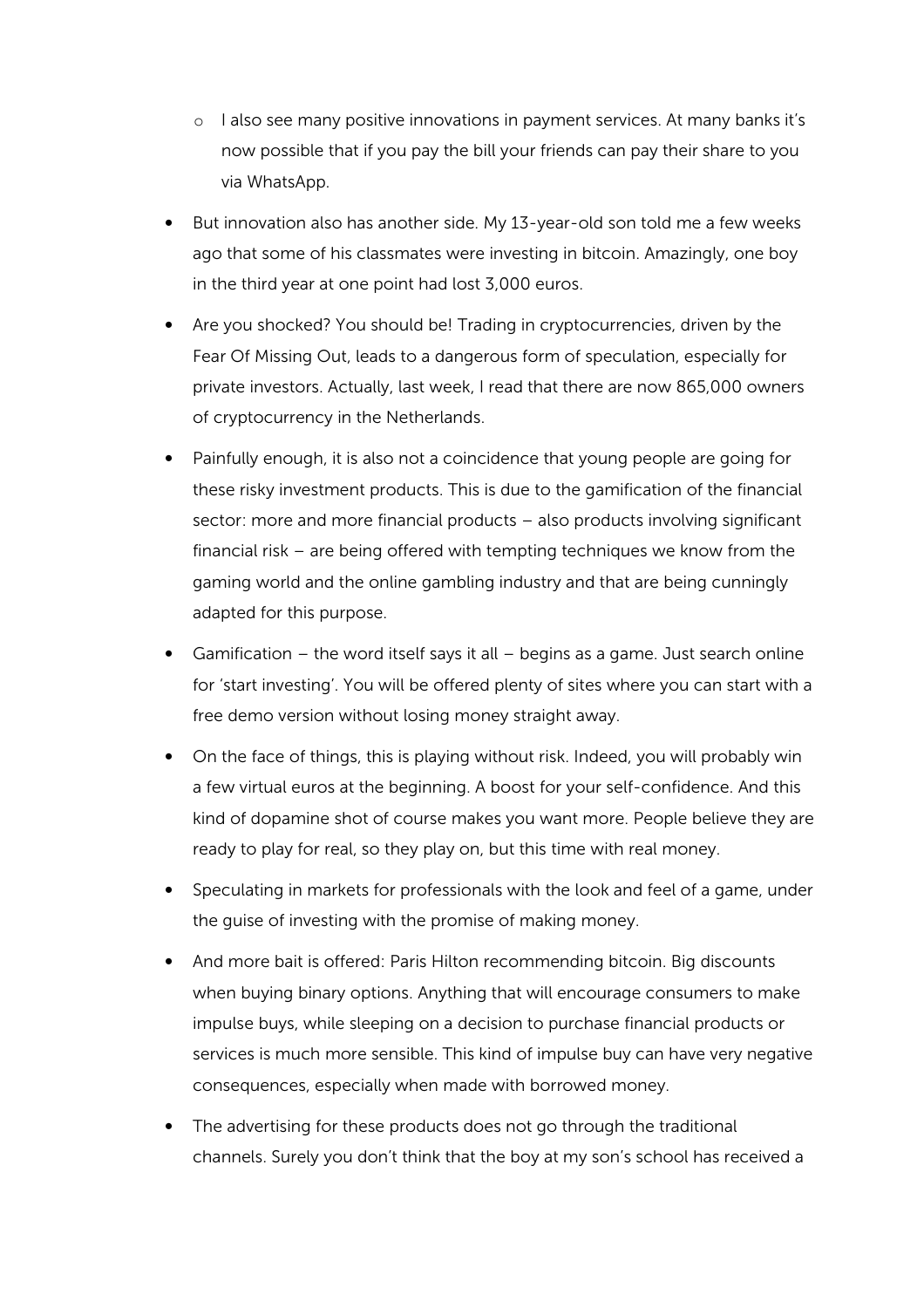brochure from a respectable bank? Of course not. The marketing machines of these companies make clever use of social media networks.

- The warning against the influence of these companies last month in Davos was not issued without reason. I was therefore pleased to hear that Facebook will no longer be showing advertisements for cryptocurrencies and related products for the time being.
- It is good to see that a network is apparently taking some responsibility. Just as I also believe that consumers also have a responsibility.
- And what should a supervisor do about this? How should we design our supervision to deal with this combination of gamification techniques, marketing via social media and complex high-risk products?
- Should we issue warnings? Do they do any good? We have to realise that many people, and particularly young people, see us as the old guard. A warning from a supervisor? So what? They see us as prehistoric… the nonentities on the sidelines.
- Of course we must continue to issue warnings, but I strongly support tightening our supervision.
- I am always being asked 'Merel, why don't you simply ban these binary options, CFDs, cryptocurrencies and ICOs completely'? And I always answer – and here as well – that the problem is not as black and white as it may appear. We must be careful not to take a blanket approach to deal with these products.
- Regarding binary options and highly leveraged CFDs, my view is clear. These products should be removed from the market as quickly as possible. The AFM and ESMA continue to strive for more measures to protect retail investors putting money or considering putting money into binary options and CFDs. And MiFID II gives us more options for product intervention.
- But how should we deal with cryptocurrencies and ICOs? This is an interesting question.
- Immediate prohibition, as in China? This is not my preferred option. Remember, this market transcends national borders, and we cannot put a fence around our country.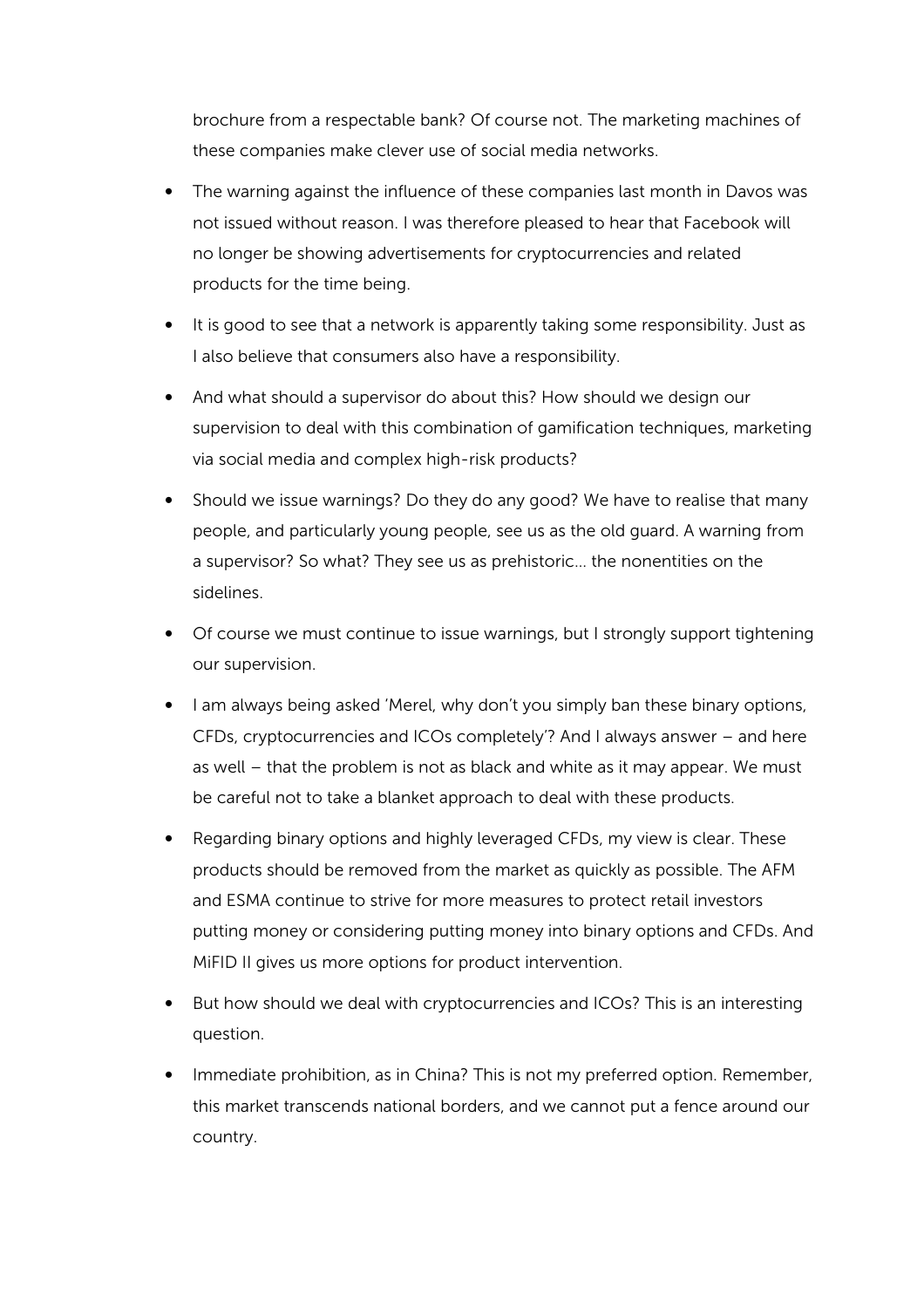- Should we take no action at all, since most of these products are not subject to our supervision? This is also dangerous. A lot of people have put their money into cryptocurrencies and ICOs. So there is a good possibility that many people will suffer financial harm.
- There is good reason to issue warnings. But does this let us off the hook? I don't think so. Particularly when this phenomenon becomes permanent, we need to look carefully at the forms of supervision that are desirable for the various functions that cryptocurrencies and ICOs can fulfil. Blockchain technology is promising but had still a long way to go. ICOs could be interesting but not without the right level of investor protection.
- It is important to remember that we are not the homo economicus that we think we are. People's behaviour in economic terms is rational only to a limited extent. We are often impulsive and are tempted by greed. We pick up patterns from small rewards and put our confidence in the advice of others.
- The way in which these predictable 'imperfections' are abused is the new challenge for our legislature and our supervisors.
- This is why the AFM will work with experts on addiction next year. If you want to exercise supervision effectively, you have to understand how people are led astray. And we are already forming multi-disciplinary teams including data experts, scientists and psychologists.
- We are happy to share the insights thus gained. The exchange of knowledge and experience is an important first step, and is essential for close supervision of the risks in today's financial world. Among financial supervisors of course, but also between financial supervisors and non-financial supervisors, market participants, investors and youngsters.
- And the next phase is already upon us, being the increase in personalisation based on data on individuals and their behaviour. This also presents challenges for our supervision. And how are we dealing with this? Very practically, there is the implementation and interpretation of the GDPR. How does financial regulation relate to the GDPR, for example? We need to consult on this urgently.
- The same applies to PSD2; which payment data can be used or processed? How will financial supervisors or data protection supervisors deal with this, both